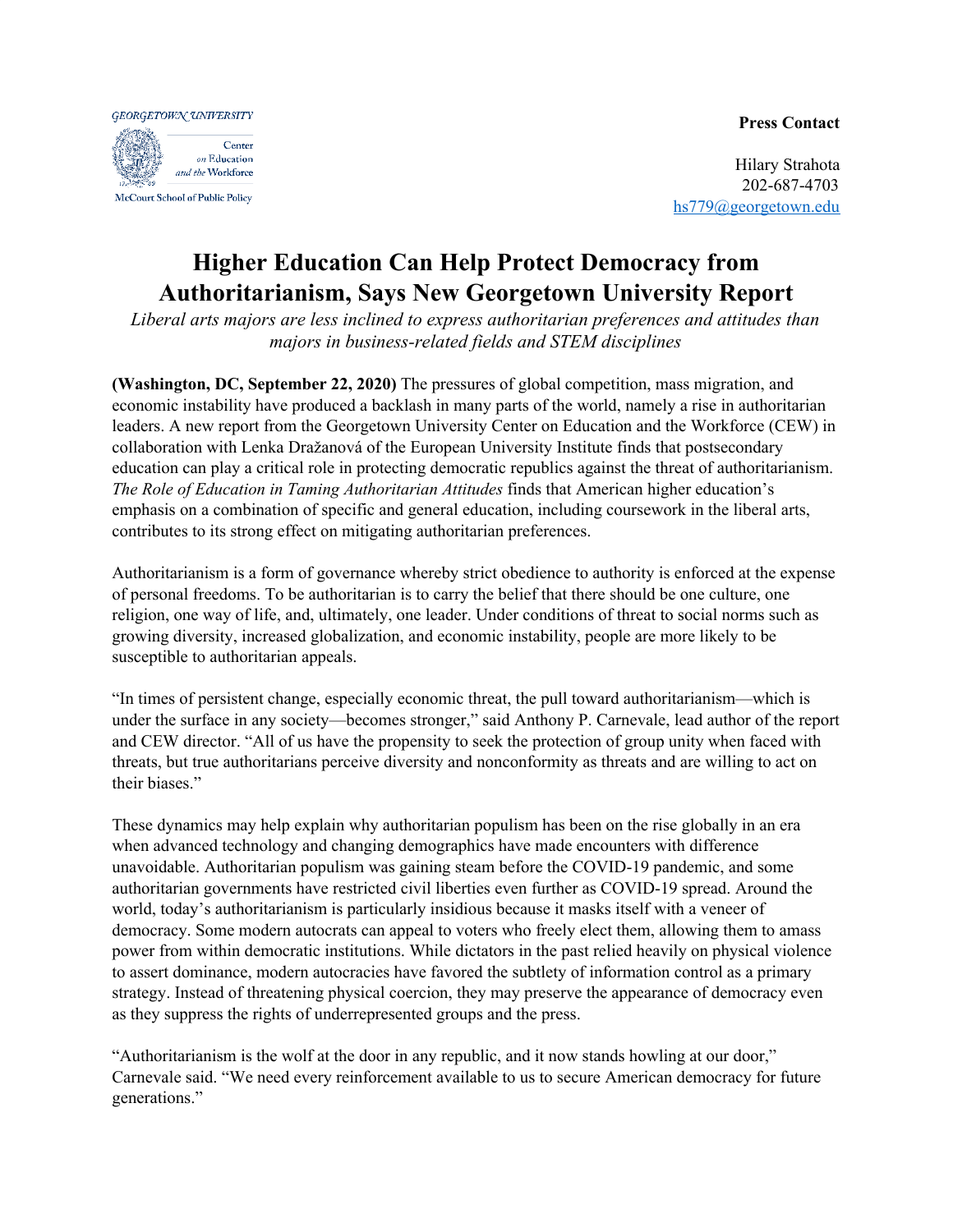The new report presents empirical evidence that higher levels of education are associated with stronger support for democratic principles. While people can express authoritarian preferences at all levels of educational attainment, higher education, especially in the liberal arts, appears to mitigate against authoritarian tendencies. Compared to those with no more than a high school diploma, bachelor's degree holders were significantly less inclined to express authoritarian preferences and attitudes. Associate's degree holders were also somewhat less inclined than those with no more than a high school diploma to express such preferences and attitudes.

The United States ranks as the 16th least authoritarian among 51 countries based on residents' inclinations to express authoritarian preferences and attitudes, roughly on par with Chile and Uruguay. Germany, New Zealand, Sweden, and Ghana top the list of populations least likely to express authoritarian tendencies, while India, Kyrgyzstan, South Africa, and Lebanon have the most authoritarian populations.

However, postsecondary education appears to have a larger impact on reducing authoritarian preferences in the United States than in other countries. This may be because American higher education places a strong emphasis on a combination of specific and general education, including coursework in the liberal arts. Students who major in the liberal arts are less inclined to express authoritarian preferences and attitudes than those who major in business-related fields and STEM disciplines.

Higher education promotes independent thought, respect for diversity, and inquisitive assessment of evidence—all of which are antithetical to the unquestioning acceptance of authority that is characteristic of authoritarianism. Individuals with higher levels of education also typically have higher levels of self-esteem, personal security, and autonomy. As a result, they are less likely to be enticed by authoritarian appeals that promise security from outsiders with views, cultures, or norms different from their own.

The report also indicates that socioeconomic status and economic security play roles in influencing individuals' authoritarian inclinations and preferences. Members of the upper-middle class are less inclined toward authoritarianism than members of lower socioeconomic classes. However, the report clearly indicates that economics is not the only reason education has a mitigating impact on authoritarianism.

Another way higher education may influence an individual's propensity for authoritarian attitudes is by promoting civic responsibility. Those with postsecondary education are more likely to be politically active, which in the United States is associated with a lower inclination toward expressing authoritarian preferences and attitudes.

"To ensure higher education's role in strengthening the American economy and American democracy, it will be essential that we expand postsecondary opportunity moving forward, particularly for the most vulnerable members of society," said Nicole Smith, co-author of the report and CEW's chief economist.

## **Other Key Findings**

- Exposure to the liberal arts can provide humanitarian grounding for scientists and technologists, whose work may involve making decisions that have far-reaching consequences across the globe, thereby mitigating the adverse effects of technological and scientific authoritarianism.
- People who tend to trust others are less inclined toward authoritarianism.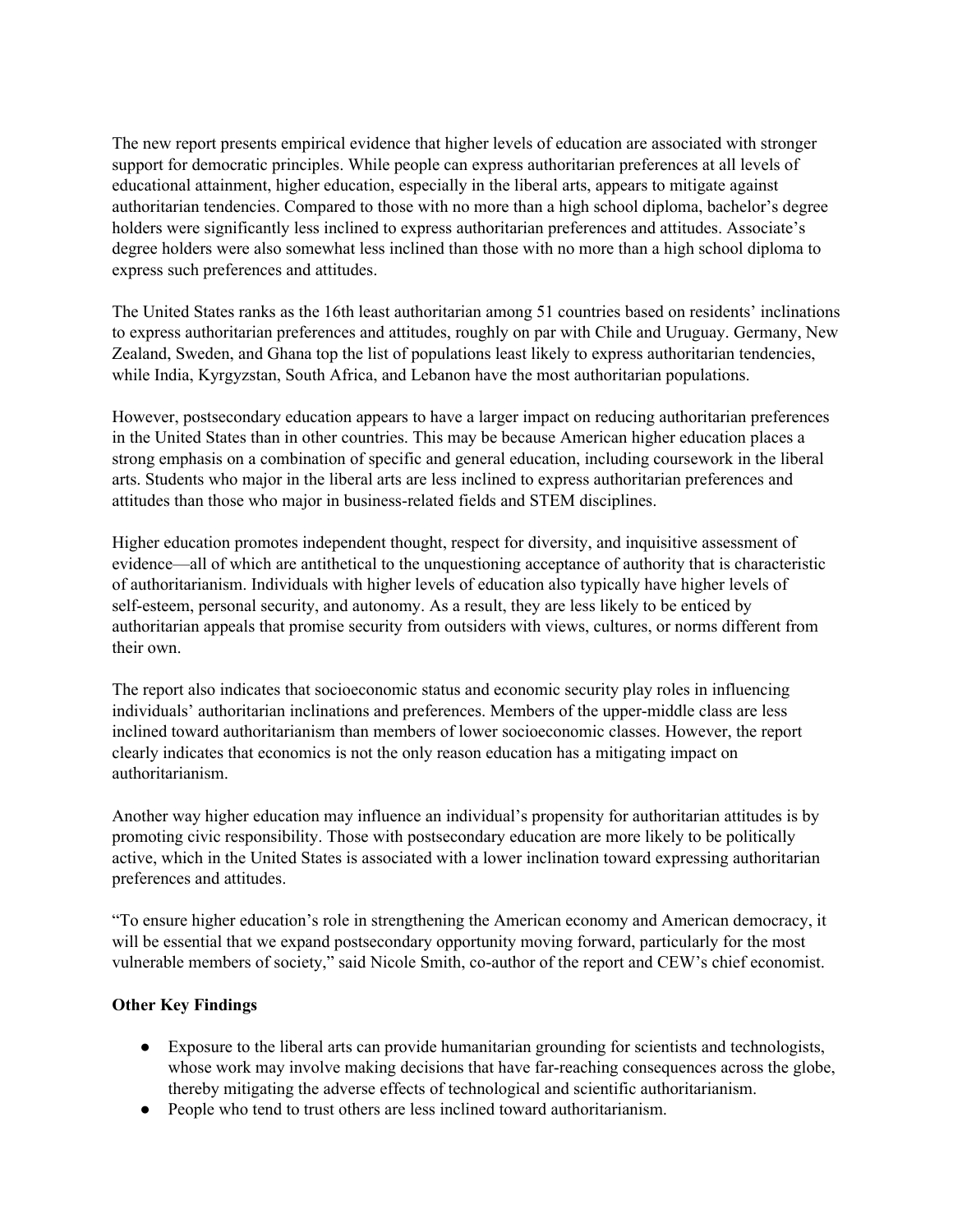- People who are more religious are more inclined toward authoritarianism.
- While authoritarian tendencies are distinct from political party affiliation, Republicans are more inclined to express authoritarian preferences and attitudes than Democrats.



## **Authoritarian Preferences Among 51 Countries**

To access the full report and executive summary, visit cew.georgetown.edu/authoritarianism.